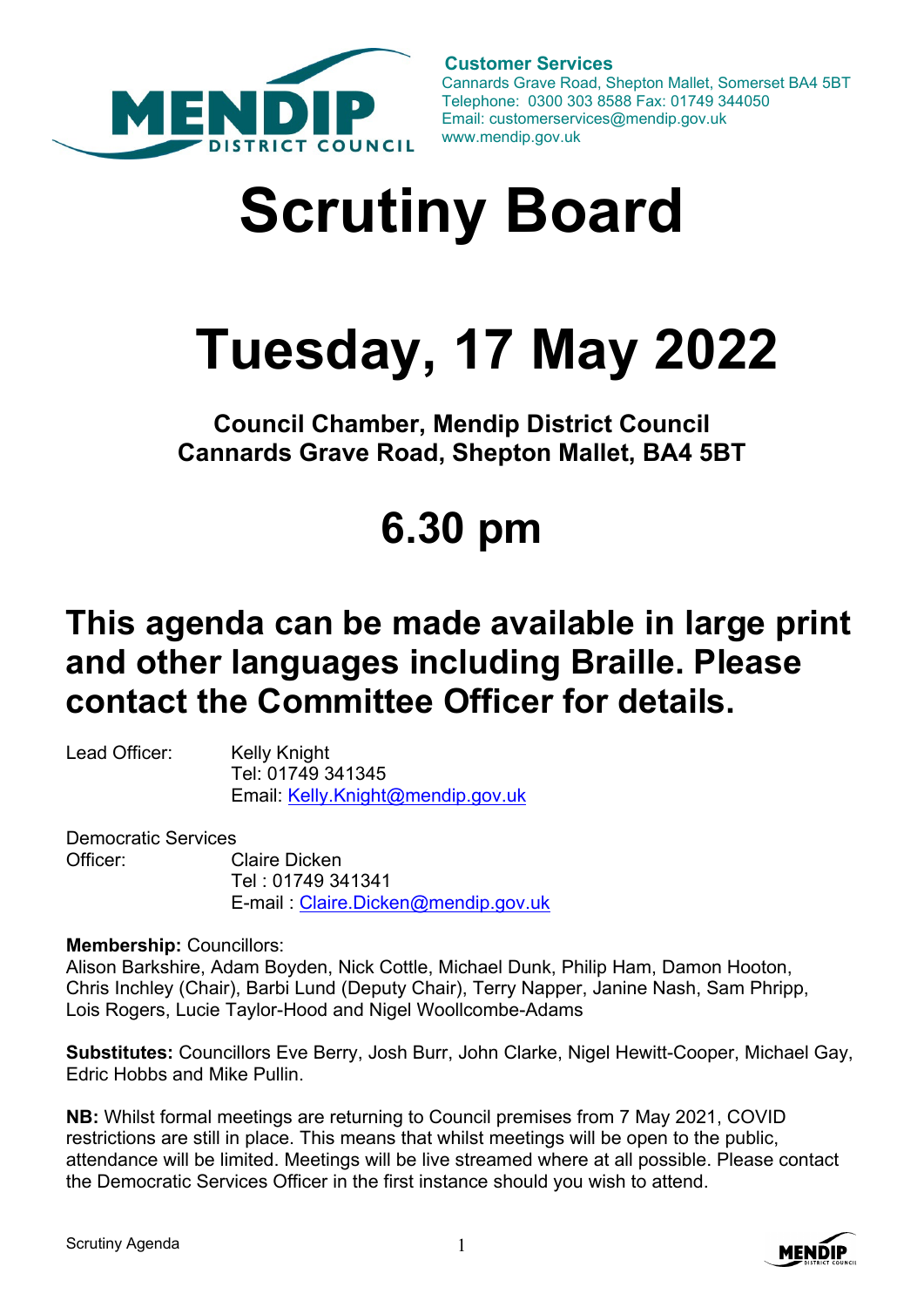#### **Notes**

- 1. **Length of meeting** Meetings will normally end once all the business listed on the agenda has been considered. However, in the event of a meeting continuing for three hours, the Chair of that meeting will ask member colleagues to vote on whether to continue, to end the meeting or to adjourn to another date and time. There will be a short briefing from officers on the implications but no debate on whether the meeting should end. If the vote is in favour of ending the meeting it will end immediately or at such point as the meeting agrees.
- 2. **Reports** some agenda items refer to reports that have been produced. If you wish to see a nonconfidential report, you can access these via the Mendip District Council website at [www.mendip.gov.uk.](http://www.mendip.gov.uk/)
- 3. **Declarations of Interest** Where Members of the Board/Committee or any other Member of the Council present at the meeting have a personal or prejudicial interest in any agenda item or matter listed, they are obliged to declare that interest at the meeting at which the matter is due to be considered.
- 4. **Public Speaking** At the Chair's discretion, members of the public can participate at meetings of a Council body by making representations on any matter, the categories are shown below. The maximum time for each speaker is three minutes, with a maximum time of 20 minutes for all speakers in total. Anyone who wishes to speak must either;
	- a) notify the Democratic Services Officer (details on page 1) by 12 noon on the day of the meeting, or
	- b) complete the online form by 12 noon on the day of the meeting.

#### Categories:

**Items on the agenda** – Members of the public may either speak during the Public Participation agenda item or before the agenda item of interest. **Items not on the agenda**

Any matters raised cannot be debated at the meeting but may be referred to a future meeting.

- 5. **Suggestions for Future Business** will only be adopted if agreed by the Chair and Deputy-Chair of the meeting and where they fall within the responsibilities covered by that Council Body.
- 6. **Urgent Business** To consider any other business that the Chair decides is urgent.
- 7. **Exclusion of the Press and Public** The Local Government Act 1972, as amended, allows the public to be excluded from any Council meeting during any item of business on the grounds that confidential or exempt information is likely to be disclosed. "Confidential" and "exempt" are each defined by the Local Government Act, and there is an important difference between them. The public must be excluded from a meeting if "confidential" information is likely to be disclosed. However, if the information likely to be disclosed is "exempt," members have discretion. They may exclude the public by passing a resolution but are not obliged to do so.
- 8. In accordance with the Openness of Local Government Bodies Regulations 2014, recording is allowed at all formal meetings of the authority to enable those not present to see or hear the proceedings either as they take place (or later) and to enable the reporting of those proceedings. Those wishing to record proceedings should, as a matter of courtesy, inform the chair (or Democratic Services Officer) of the committee of their intentions prior to the meeting.
- 9. In compliance with Section 100D of the Local Government Act 1972, a list of the background papers and the background papers themselves are available on request to the Democratic Services **Officer**

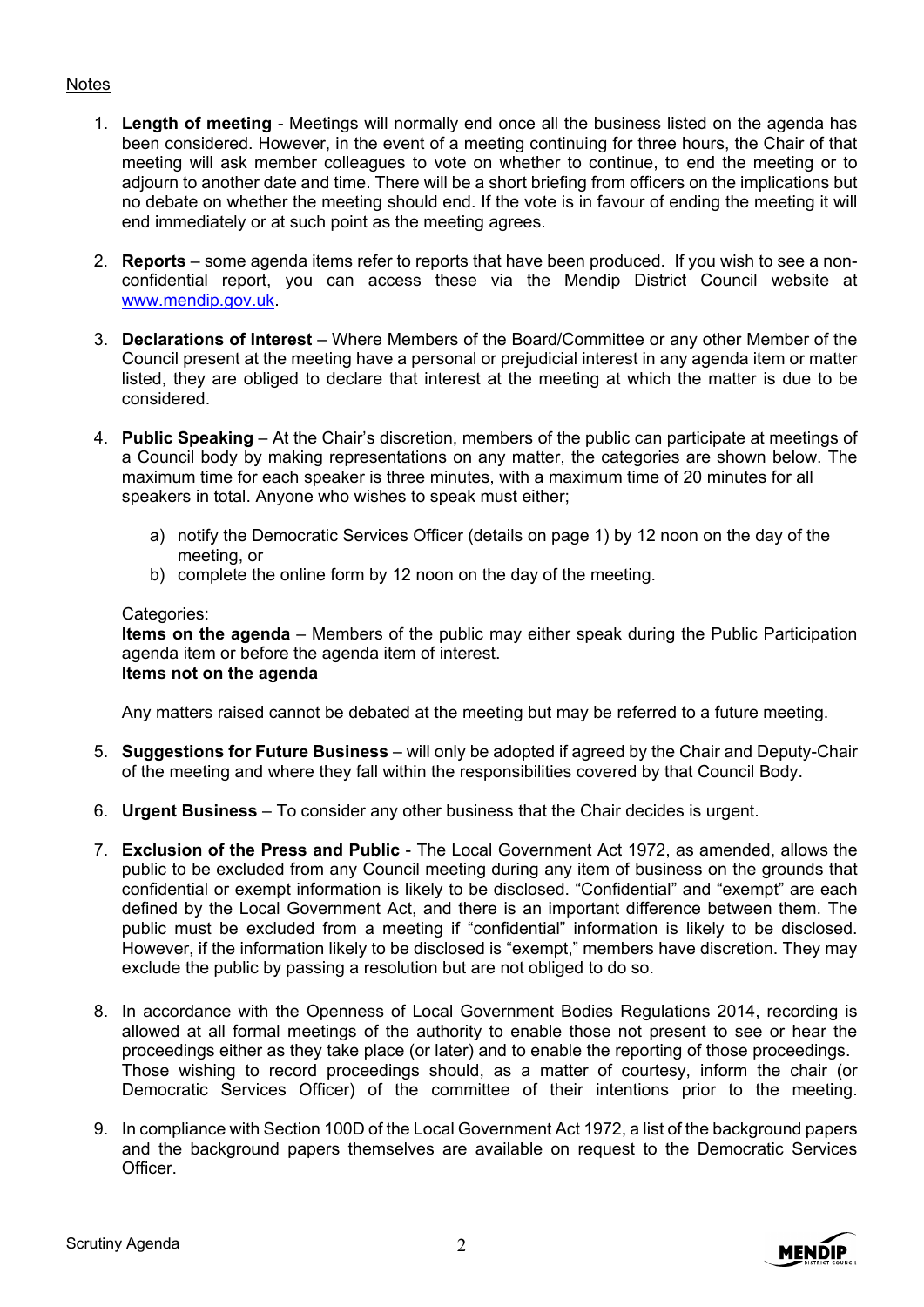Explanatory footnotes are on page 2 (previous page). See notes 1 and 2

### **AGENDA**

| 1                | 6.30pm | <b>CHAIR'S ANNOUNCEMENTS</b>                                                                                                                                                                                                                                                                                                                                                                                                                                                                                                                                                                                                                   |
|------------------|--------|------------------------------------------------------------------------------------------------------------------------------------------------------------------------------------------------------------------------------------------------------------------------------------------------------------------------------------------------------------------------------------------------------------------------------------------------------------------------------------------------------------------------------------------------------------------------------------------------------------------------------------------------|
|                  |        | The Chair will give their announcements. Mobile phones should be<br>switched to silent and the evacuation procedures in the event of an<br>emergency will be explained.                                                                                                                                                                                                                                                                                                                                                                                                                                                                        |
| $\boldsymbol{2}$ |        | <b>APOLOGIES FOR ABSENCE</b>                                                                                                                                                                                                                                                                                                                                                                                                                                                                                                                                                                                                                   |
|                  |        | To receive apologies from Members who are unable to attend the meeting.                                                                                                                                                                                                                                                                                                                                                                                                                                                                                                                                                                        |
| 3                |        | <b>DECLARATIONS OF INTEREST See Note 3</b>                                                                                                                                                                                                                                                                                                                                                                                                                                                                                                                                                                                                     |
|                  |        | If a member of the Scrutiny Board or other member of the Council present<br>at the meeting has a personal or prejudicial interest in any agenda item<br>during this meeting, they should declare its existence and nature publicly.                                                                                                                                                                                                                                                                                                                                                                                                            |
| $\boldsymbol{4}$ |        | See Note 4<br><b>PUBLIC PARTICIPATION</b>                                                                                                                                                                                                                                                                                                                                                                                                                                                                                                                                                                                                      |
|                  |        | For items on the agenda<br>a)                                                                                                                                                                                                                                                                                                                                                                                                                                                                                                                                                                                                                  |
|                  |        | For items not on the agenda<br>b)                                                                                                                                                                                                                                                                                                                                                                                                                                                                                                                                                                                                              |
| 5                | 6.45pm | <b>MINUTES OF THE PREVIOUS MEETING</b>                                                                                                                                                                                                                                                                                                                                                                                                                                                                                                                                                                                                         |
|                  |        | The minutes of the meetings held on 15 February 2022 will be considered.                                                                                                                                                                                                                                                                                                                                                                                                                                                                                                                                                                       |
| 6                | 7.00pm | <b>SPOTLIGHT ON COMPLAINTS PROCESS</b>                                                                                                                                                                                                                                                                                                                                                                                                                                                                                                                                                                                                         |
|                  |        | As part of the work carried out by the Scrutiny Board, in the last eighteen<br>months, a series of sessions took place to agree areas of priority for scrutiny<br>outside of usual reporting. The complaints process was an area highlighted.<br>Members agreed that they wished 'to scrutinise the way the council monitors<br>and reviews complaints received and the approach taken to learn from<br>complaints, to understand whether there is a systematic approach to learning<br>from complaints, identifying patterns and making improvements in service<br>delivery.' A presentation will be made to cover this and allow discussion. |
| 7                | 7.30pm | <b>CORPORATE PERFORMANCE MANAGEMENT REPORT QUARTER 4</b><br>2021-22                                                                                                                                                                                                                                                                                                                                                                                                                                                                                                                                                                            |
|                  |        | This report provides a summary of the high-level priorities that support the<br>delivery of the Corporate Delivery Plan.                                                                                                                                                                                                                                                                                                                                                                                                                                                                                                                       |
| 8                | 8.00pm | <b>FUSION PRESENTATION AND ANNUAL PLAN</b>                                                                                                                                                                                                                                                                                                                                                                                                                                                                                                                                                                                                     |
|                  |        |                                                                                                                                                                                                                                                                                                                                                                                                                                                                                                                                                                                                                                                |

This presentation is the Annual Review from Fusion Lifestyle. It will advise Members of Fusion's response to the challenges presented by the COVID pandemic, up to December 2021.